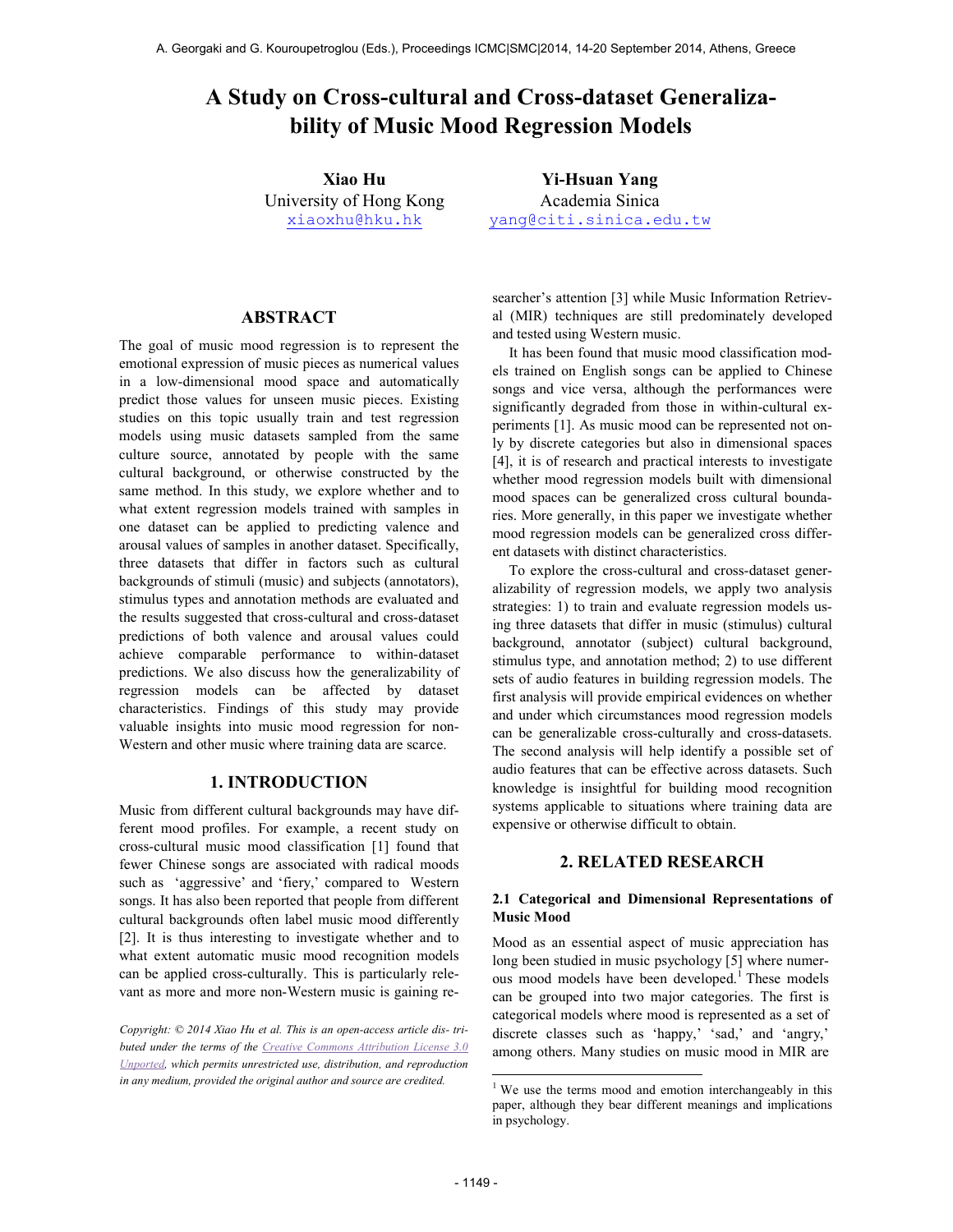based on the categorical model where one or more mood class labels are assigned to each music piece [1, 6, 7].

The second is dimensional models where mood is represented as continuous values in a low-dimensional space. Each dimension is a psychological factor of moods. Models may vary in the dimensions considered but most of them include dimensions of *arousal* (i.e., level of energy), *valence* (i.e., level of pleasure) [8], and sometimes *dominance* (i.e., level of control). Dimensional models are also very popular in MIR where regression models are built to predict numerical values in the dimensions for each music piece [4, 7, 9-13].

Both categorical and dimensional models have their own advantages and disadvantages. The semantics of mood class labels in categorical models is the most natural for human users while dimensional models can represent the degree of mood (e.g., a little vs. very much pleased), for example. Therefore, to obtain a more complete picture of music mood, it is better to consider both types of representations [7].

#### **2.2 Cross-cultural Music Mood Classification**

In recent years cross-cultural issues have garnered much attention in the music computing research community (e.g., [1, 3]). In particular, as most existing research has been focused on Western music, researchers are interested in finding out whether and to what extent conclusions drawn on Western music can be applied to non-Western music. In music mood classification, a recent study [1] compared mood categories and mood classification models on English Pop songs and Chinese Pop songs. Classification models were trained with songs in one culture and tested with those in the other culture. The result showed that although within-cultural (and thus withindataset) classification outperformed cross-cultural (and thus cross-dataset) classification, the accuracy levels of cross-cultural classification were still acceptable.

Motivated by [1], this study is to investigate whether cross-cultural generalizability holds when music mood is represented in a dimensional space. Moreover, the present study goes even one step further to examine cross-dataset applicability which is more general and covers more factors in addition to cultural background.

#### **2.3 Cross-genre Mood Regression in Western Music**

When music mood is represented in dimensional spaces, the technique used to predict a numerical value in each dimension is regression [7]. To our best knowledge, there have been very few studies on cross-cultural or cross-dataset music mood regression, and most of them have been on Western music. In [14], Eerola explored cross-genre generalizability of mood regression models and concluded that arousal was moderately generalizable across genres but valence was not. Although Eerola exhaustively evaluated nine datasets of music in different

genres, all the datasets were composed of Western music [14]. In contrast, our study focuses on the generalizability across different cultures with culture being defined with regard to music (stimuli) and annotators (subjects), and across datasets with different characteristics.

# **3. THE DATASETS**

Three datasets are adopted in this study. All of them were annotated in the valence and arousal dimensions. Each song clip in these datasets was associated with a pair of valence and arousal values that represent the overall emotional expression of the clip, rather than a time-series trajectory that depicts mood variation as time unfolds [6, 7]. In other words, the mood of a clip is assumed to be not time-varying, and the investigation of time-varying moods is left as a future work. In what follows, we provide detailed descriptions of the datasets and compare them from several factors that may affect model generalizability.

# **3.1 The CH496 Dataset**

This Chinese music dataset contains 496 Pop song clips sampled from albums released in Taiwan, Hong Kong and Mainland China. Each of the clips was 30-second long and was algorithmically extracted such that the chosen segment was of the strongest emotion as recognized by the algorithm [1]. The clips were then annotated by three experts who were postgraduate students in Music major and were born and raised up in Mainland China. The annotation interface contained two separate questions on valence and arousal and was written in Chinese to minimize possible language barriers in terminology and instructions. For each clip, the experts were asked to give two real values between [−10, 10] for valence and arousal. To ensure reliability across annotators, the three experts had a joint training session with an author of the paper where example songs with contrasting valence and arousal values were played and discussed till a level of consensus was reached.

Pearson's correlation, a standard measure of inter-rater reliability for numerical ratings [15], was calculated between each pair of annotators. The average Pearson's correlation across all pairs of annotators was 0.71 for arousal and 0.50 for valence. The former is generally acceptable and regarded as high agreement level [15]. While the agreement level on valence can only be regarded as moderate at best, it is comparable to other studies in the literature where the subjectivity of music valence has been well acknowledged (e.g., [7, 11-13]). Therefore, the average values across the three annotators were used as the groundtruth. As the annotators were experts who have been trained for the task and come from the same cultural background, this dataset is deemed as highly suitable for the task in question.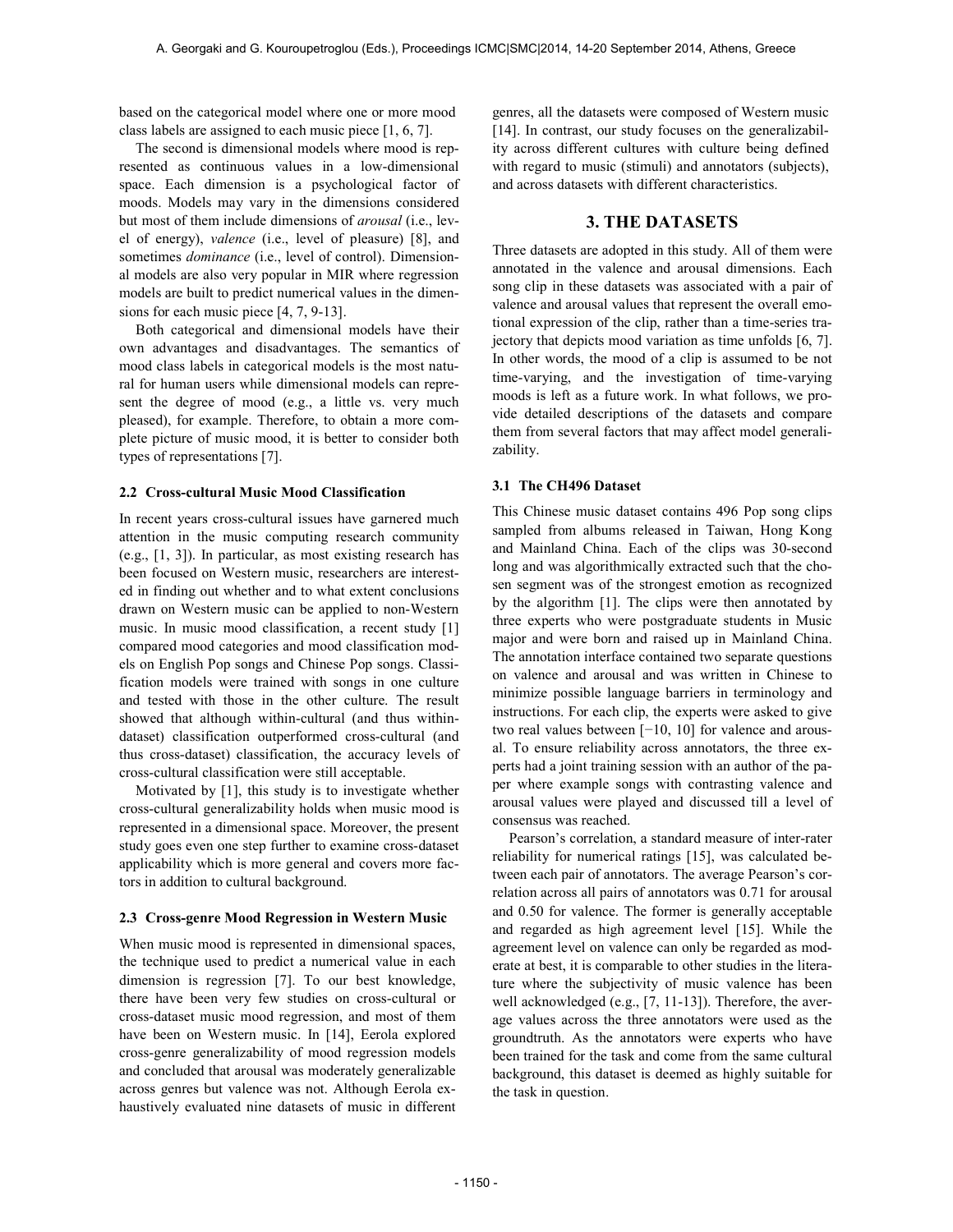#### **3.2 The MER60 Dataset**

This English music dataset was developed by Yang and Chen [13]. It consists of 60 pieces of 30-second clips manually selected from the chorus parts of English Pop songs. Each clip was annotated by 40 non-experts recruited from university students who were born and raised up in Taiwan and thus had a Chinese cultural background. The subjects were asked to give real values ranging between [–5, 5] to the valence and arousal dimensions at the same time. The values were entered by clicking on an emotion space displayed on a computer screen. With this interactive interface, a subject was able to compare the annotations of different clips she or he just listened to and possibly refined the annotations. The groundtruth values were the average across all subjects after outliers were removed. With an advanced annotation interface and a large number of subjects from the same cultural background, this dataset is deemed as of high fitness to the task as well.

#### **3.3 The DEAP120 Dataset**

The DEAP dataset [16] contains 120 pieces of oneminute music video clips collected from YouTube (http:// www.youtube.com). The music video featured songs of European and North American artists and thus was of Western cultural background. Each clip was annotated by 14–16 European student volunteers whose cultural background could be identified as Western. The subjects were asked to annotate valence, activation (equivalent to arousal), and dominance separately on a discrete 9-point scale for each video clip using an online self-assessment tool. The annotated values on each clip were then aggregated and normalized using z-score  $(\mu/\sigma)$ .

It is noteworthy that the original stimuli of this dataset were music video and thus the annotations were applied to both the audio and the moving image components. To be able to perform cross-dataset evaluation in this study, we only extracted features from the audio component. Therefore, some important cues might be lost. In addition, the discrete annotation values may not be as accurate as real values in the other two datasets, and thus this dataset is regarded as medium level suitability to the task of this study.

We also note that the emotional expression of music can be further divided into emotions that are considered being expressed in the music piece (i.e. *intended* emotion) or emotions that are felt in response to the music piece (i.e. *felt* emotion). The first two datasets considered in this study were labeled with intended emotion [1, 13], whereas the last one was labeled with felt emotion [16]. Therefore, this is another important difference among the three datasets.

## **3.4 Qualitative Comparison of the Three Datasets**

Table 1 summarizes the characteristics of the three datasets from the perspectives of stimuli, subjects, and annotation methods. Any pair of the datasets is crosscultural in terms of stimuli, subjects, or both. Some combinations of the datasets are also cross stimulus type and annotation methods. Therefore, experiments on these datasets would shed light on the effect of these different factors on the generalizability of mood regression models.

|            |                        | <b>CH496</b> [1]                         | <b>MER60</b> [13]              | <b>DEAP120</b> [16]                      |  |
|------------|------------------------|------------------------------------------|--------------------------------|------------------------------------------|--|
|            | Type                   | Music                                    | Music                          | Music video                              |  |
|            | Size                   | 496                                      | 60                             | 120                                      |  |
|            | Culture                | Chinese                                  | Western                        | Western                                  |  |
| Stimuli    | Length                 | 30 seconds                               | 30 seconds                     | 1 minute                                 |  |
|            | Segment<br>selection   | With strongest<br>emotion:<br>automatic  | Chorus:<br>manual<br>selection | With strongest<br>emotion:<br>automatic  |  |
|            | Type                   | Experts                                  | Volunteers                     | Volunteers                               |  |
| Subjects   | Culture                | Chinese                                  | Chinese                        | Western                                  |  |
|            | Number                 | 3 per clip                               | 40 per clip                    | $14-16$ per clip                         |  |
|            | Scale                  | Continuous                               | Continuous                     | Discrete                                 |  |
|            | Dimensions             | V. A.                                    | V. A.                          | V. A. D.                                 |  |
| Annotation | Interface              | Annotate di-<br>mensions sepa-<br>rately | 2-D interac-<br>tive interface | Annotate di-<br>mensions sepa-<br>rately |  |
|            | Emotion                | Intended                                 | Intended                       | Felt                                     |  |
|            | Fitness to<br>the task | High                                     | High                           | Medium                                   |  |

**Table 1**. Characteristics of the three datasets. Acronyms: V.: valence, A.: arousal, D.: dominance.

Table 2 presents the numbers of music clips in each quadrant of the 2-dimensional space across datasets. A chi-square independence test [17] on the three distributions indicates the distribution is dataset-dependent ( $\chi^2$  = 30.70, d.f. = 6,  $p$ -value < 0.001). In other words, the distributions of music clips in the four quadrants of the valence-arousal space are significantly different across the datasets. Pair-wised chi-square independence tests show that the distributions of CH496 and MER60 are not significantly different ( $\chi^2 = 2.10$ , d.f. = 3, *p*-value = 0.55), neither are MER60 and DEAP120 ( $\chi^2 = 4.37$ , d.f. = 3, *p*value  $= 0.22$ ). However, DEAP120 is significantly different from CH496 ( $\chi^2$  = 30.43, d.f. = 3, *p*-value < 0.001). The test results are very interesting in that the MER60 dataset seems to be in between of the other two datasets whose sample distributions are very different from each other. When looking at the dataset characteristics (Table 1), MER60 indeed situates in the middle: it shares the same music cultural background with DEAP120 and the same annotator cultural background with CH496.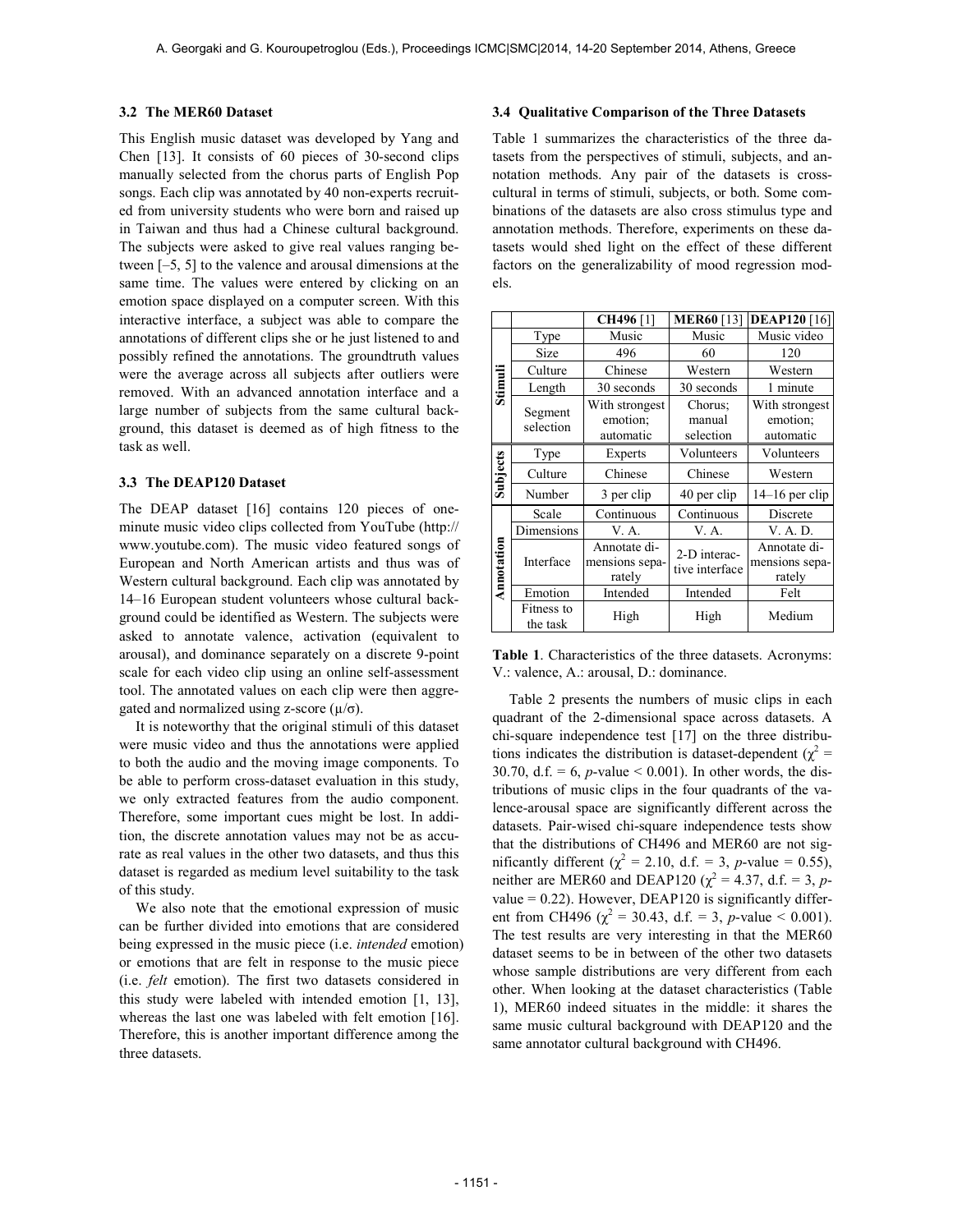|                   | $V+A+$ | $V-A+$ | $V-A-$ | $V+A-$ | Total |
|-------------------|--------|--------|--------|--------|-------|
| <b>CH496</b>      | 228    | 82     | 130    | 56     | 496   |
| MER <sub>60</sub> | 23     |        | 16     | 10     | 60    |
| DEAP120           | 33     | 20     | 31     | 36     | 120   |

**Table 2**: Distributions of audio clips in the 2-d valence (V) arousal (A) space.  $V+A+$  stands for the first quadrant of the space, V−A+ stands for the second quadrant, etc.

Figure 1 is the scatter plots of the three datasets in the valence−arousal space (normalized to the scale of [−1, 1]). Each point represents the average valence and arousal ratings for a music piece across the annotators. There are certain patterns in common across the plots: for example, no samples in the bottom right corner (very low arousal and very positive valence). However, CH496 is relatively more skewed toward the first quadrant, suggesting that there is possibly a bias toward happy and upbeat songs in the Chinese dataset. By comparing MER60 and DEAP120, we see that the samples of the former dataset are farther away from the origin of the space, showing that either the stimuli in MER60 have stronger emotion, the subjects regarded songs in MER60 had stronger emotion, or the subjects had higher degree of consensus on the mood of music in MER60 (so the annotated values did not cancel out in the aggregation process of taking the average of the subjects' ratings).



**Figure 1**. Scatter plots of the distribution of valence and arousal values in the three datasets.

# **4. REGRESSION EXPERIMENTS AND RESULTS**

As in previous studies on music mood regression, separate regression models were built for valence and arousal. All nine combinations of the three datasets were evaluated in this study, with one dataset for training and the other for testing. When the same dataset was used as training and test data (*within-dataset* regression), 10 fold cross validation was applied. In contrast, when different datasets were used (*cross-dataset* regression), the data sizes were balanced by random sampling from the larger dataset. In both cases, the regression experiment was repeated 20 times for a stable, average performance. The regression model used in this study was Support Vector Regression (SVR) with the Radial Basis Function (RBF) kernel, which has been shown as highly effective and robust in previous research on music mood regression [7]. The parameters of SVR were determined by grid searches on the training data. The performance measure used in

this paper is squared correlation coefficient  $(R^2)$ . Moreover, the pair-wise student *t*-test is used in comparing the differences of performances.

# **4.1 Audio Features**

In music mood classification and regression, it is still an open question which audio features are most effective. In order to see the effectiveness and generalizability of different acoustic cues, we followed [1] and compared six widely used audio feature sets which are reprinted in Table 3, along with abbreviations. Although employing features from the lyrics of songs might lead to a better accuracy (especially for the valence dimension [11]), we did not explore this option in this study due to the difference in the languages of the stimuli.

| Feature     | Type   | Dim            | <b>Description</b>                    |  |
|-------------|--------|----------------|---------------------------------------|--|
| <b>RMS</b>  |        | $\overline{c}$ | The mean and standard deviation of    |  |
|             | Energy |                | root mean square energy               |  |
| <b>PHY</b>  | Rhythm | 5              | Fluctuation pattern and tempo         |  |
|             |        |                | Key clarity, musical mode (ma-        |  |
| TON         | Tonal  | 6              | jor/minor), and harmonic change       |  |
|             |        |                | (e.g., chord change)                  |  |
|             |        |                | Pitch class profile: the intensity of |  |
| PCP         | Pitch  | 12             | 12 semitones of the musical octave    |  |
|             |        |                | in Western twelve-tone scale          |  |
|             |        | 78             | The mean and standard deviation of    |  |
| <b>MFCC</b> | Timbre |                | the first 13 MFCCs, delta MFCCs,      |  |
|             |        |                | and delta delta MFCCs                 |  |
|             | Timbre | 36             | Psychoacoustic features including     |  |
|             |        |                | the perceptual loudness, volume,      |  |
| PSY         |        |                | sharpness (dull/sharp), timbre        |  |
|             |        |                | width (flat/rough), spectral and to-  |  |
|             |        |                | nal dissonance (disso-                |  |
|             |        |                | nant/consonant) of music              |  |

**Table 3.** Acoustic feature sets used in this study ("Dim" stands for number of dimensions of a feature sets).

Table 4 shows within- and cross-dataset performances across all feature sets, averaged across various dataset combinations. It can be seen that the psychoacoustic features (PSY) outperformed other feature sets on predicting both arousal and valence values. This is the same as in [1] where PSY was the best performing feature sets for both within- and cross- cultural mood classification.

Across all feature sets, within-dataset performances were consistently higher than cross-dataset ones. PSY and MFCC feature sets are more generalizable across datasets in that the reductions from within- to cross-dataset performances on these feature sets were smaller than those of other feature sets. This might due to the nature of the feature sets, or because of the fact that PSY and MFCC are of higher dimensions among the considered feature sets. In contrast, TON feature set seems less generalizable across datasets, as evidenced by the large differences between within- and cross-dataset performances.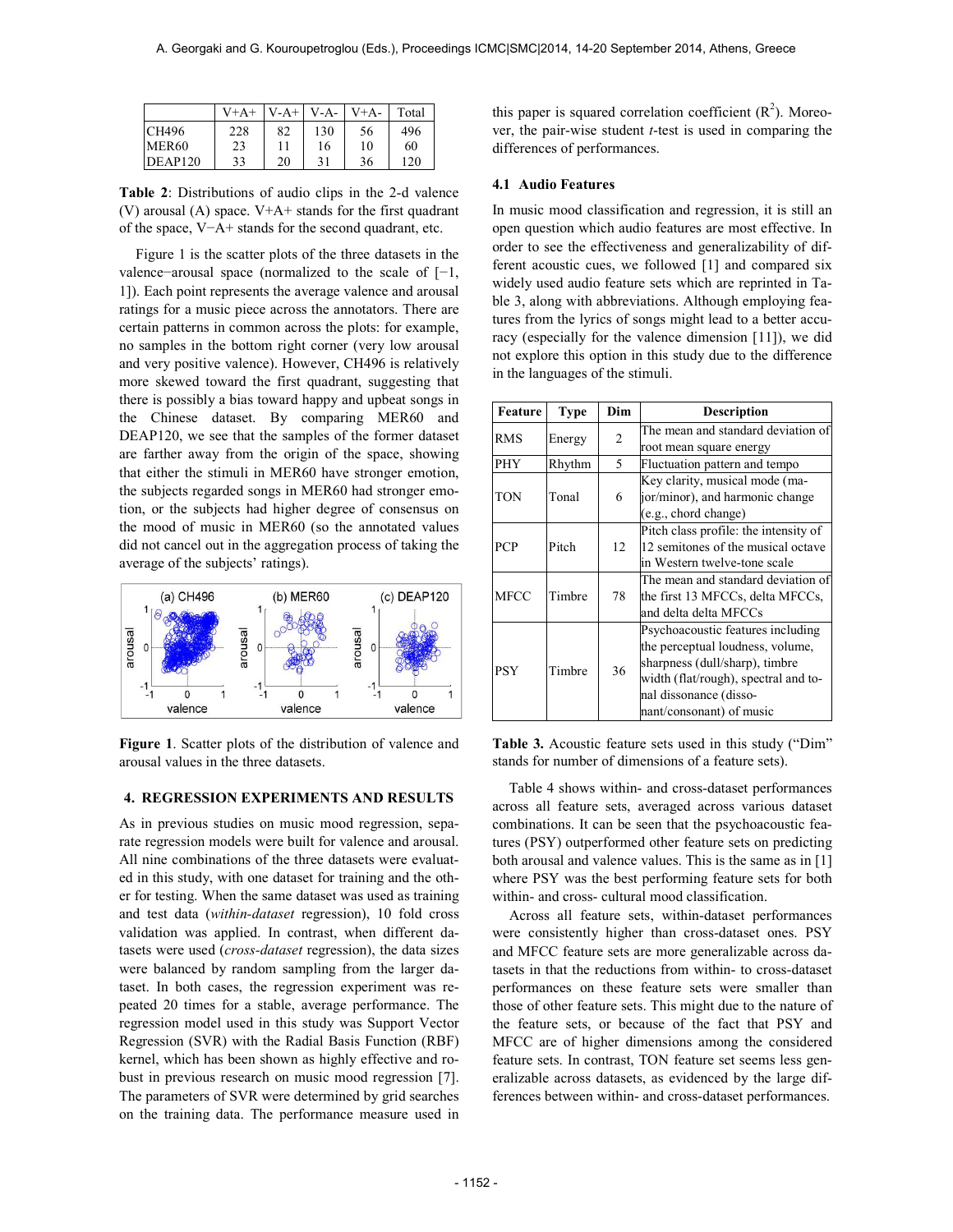For arousal prediction, the performance differences between PSY features and other feature sets were all significant ( $p$ -value  $\leq$  0.005). However, it is noteworthy that the PCP features, with only 12 dimensions, performed as well as the famous MFCC features for arousal. This might be due to the fact that the 12 chroma intensity features captured the pitch level and contour of music pieces that are recognized as related to arousal [5].

For valence prediction, it is not surprising that the performances were much inferior to those of arousal. All previous research has found that valence values are much harder to predict than arousal values [11, 12, 14], partially because the subjectivity in annotating valence values. Among all the six feature sets, the differences between PSY, MFCC and TON on valence prediction were not significant at  $p$ -value = 0.05 level. It is also noteworthy that the TON features, with only 6 dimensions, achieved the same level of performances for valence prediction as MFCC and PSY features. This perhaps can be explained by findings in music psychology that connect the mode (i.e., major vs. minor) and harmony (consonant vs. dissonant) factors to valence [5].

|                           |             |         | <b>RMS</b> | <b>RHY</b> | <b>TON</b> | <b>PCP</b> | <b>MFCC</b> | <b>PSY</b> |
|---------------------------|-------------|---------|------------|------------|------------|------------|-------------|------------|
|                           |             | Within- | 0.17       | 0.50       | 0.49       | 0.61       | 0.60        | 0.67       |
| Arous                     | ಡ           | Cross-  | 0.16       | 0.41       | 0.16       | 0.57       | 0.57        | 0.63       |
|                           |             | Avg.    | 0.17       | 0.44       | 0.27       | 0.58       | 0.58        | 0.64       |
| $\overline{\mathbf{v}}^*$ | Φ<br>ິ<br>ສ | Within- | 0.08       | 0.14       | 0.26       | 0.19       | 0.17        | 0.19       |
|                           |             | Cross-  | 0.12       | 0.09       | 0.11       | 0.10       | 0.15        | 0.18       |
|                           |             | Avg.    | 0.11       | 0.10       | 0.16       | 0.13       | 0.16        | 0.18       |

**Table 4.** Performances (in  $R^2$ ) of different feature sets. Acronyms: "within-" and "cross-" stand for within- and cross-dataset performances, "Avg." stands for average performances across all the nine dataset combinations.

Notwithstanding that one might be able to obtain better performance on these three datasets through feature engineering and model optimization, we opt for using simple features and simple machine learning models and focusing on the general trends. The following analysis on arousal prediction will be based on the performances obtained on the PSY feature set, while the analysis on valence prediction will be based on the performances obtained on a combined feature set of top performing features: PSY, MFCC and TON.

#### **4.2 Cross-dataset Performances on Arousal**

Table 5 summarizes the regression performances on different combinations of the datasets. The columns list the test dataset and the rows list the training dataset.

The first two columns show the results when CH498 and MER60 were used for testing. Not surprisingly, the best performance on each of the two datasets was achieved when the models were trained on the dataset itself (i.e. within-dataset). When using the other dataset as training data, the performances decreased but not at a significant level ( $p$ -value = 0.103 for CH496;  $p$ -value = 0.052 for MER60). Also, the reduced performances are still comparable or even better than other studies on predicting arousal values for music (e.g., Guan *et al.* [11] reported 0.71). Therefore, cross-dataset prediction between CH496 and MER60 can be considered feasible. The fact that the two datasets contain music from different cultures indicates regression models on arousal can be generalized cross the cultural boundary given both datasets are annotated by listeners from the same cultural background.

| Arousal                | CH496   MER60   DEAP120 |        |        |      |
|------------------------|-------------------------|--------|--------|------|
| <b>IPSYI</b>           | [test]                  | [test] | [test] | Avg. |
| CH496 [train]          | 0.80                    | 0.73   | 0.42   | 0.65 |
| <b>MER60</b> [train]   | 0.77                    | 0.77   | 0.47   | 0.67 |
| <b>DEAP120</b> [train] | 0.67                    | 0.70   | 0.44   | 0.60 |

**Table 5**. Regression performances (in  $R^2$ ) on arousal.

When using DEAP120 as training data (i.e. the third row), performances on CH496 and MER60 further reduced to 0.67 and 0.70, respectively. Although the performances are significantly different from within-dataset performances ( $p$ -value < 0.001 for CH496;  $p$ -value = 0.003 for MER60), the performance values are still acceptable. However, when using DEAP120 as test data (i.e. the third column), the performances were not good regardless of which dataset was used as training data. The observation that arousal prediction on DEAP120 is generally difficult may be because arousal perception of music video is also influenced by the visual channel, or because DEAP120 is concerned with felt emotion rather than intended emotion. While validation of such conjectures is beyond the scope of this study, it is safe to say stimulus type or suitability of the annotation to the task does play a role in arousal prediction.

So far, we have looked at the absolute performance values with regard to whether they are acceptable empirically. For the generally unacceptable performances on DEAP120 (i.e. the third column in Table 5), it is worthwhile to examine the relative performances using different training datasets. The model trained on MER60 ( $R^2$  = 0.47) even outperformed the within-dataset prediction on DEAP120 ( $R^2$  = 0.44), while the model trained on CH496  $(R<sup>2</sup> = 0.42)$  performed significantly worse than withindataset prediction ( $p$ -value = 0.04). The difference between MER60 and CH496 lies in cultural background of stimuli (Chinese songs in CH496 vs. Western songs in MER60). Therefore, when the test data are of a different stimulus type or the annotations are not highly suitable to the task, the model trained on music from the same cultural background has better generalizability than that trained on music from a different culture.

In summary, although cross-dataset performances are generally lower than within-dataset prediction, cross dataset prediction of arousal seems generally feasible, espe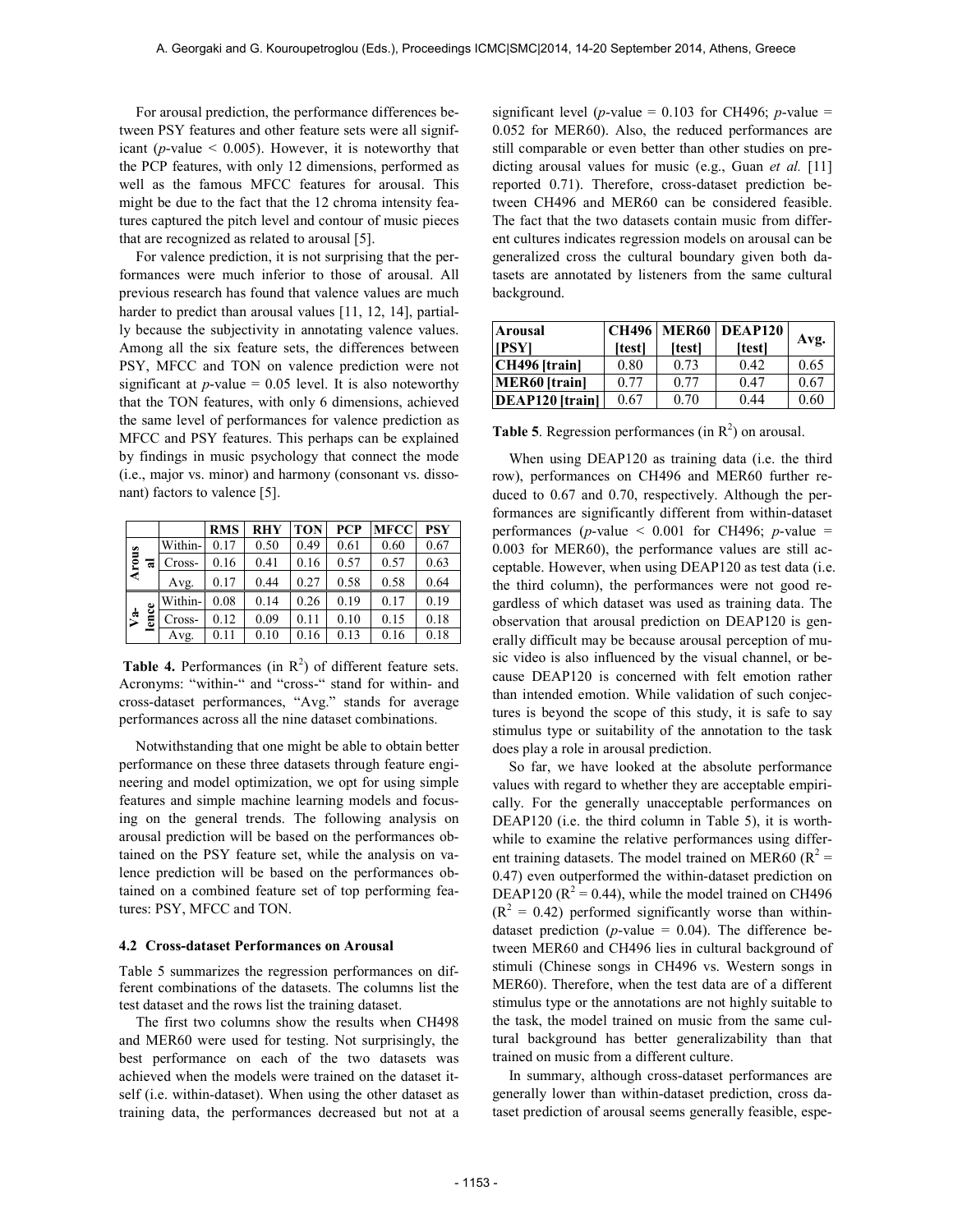cially when the training and testing datasets are annotated by subjects from the same cultural background. When the test dataset is of a different stimulus type (e.g., music versus music video), only models trained with music of the same cultural background can be applied without significant performance degradation.

# **4.3 Cross- dataset Performance on Valence**

Table 6 presents the  $R^2$  performances on various combinations of the datasets. Similar to arousal prediction, cross-dataset predictions between CH496 and MER60 seem feasible as the performances were comparable to those of within-dataset predictions and to other related studies [7]. The music stimuli in these two datasets were from different cultures but the difference might have been compensated by the shared cultural background of the annotators.

The cross-dataset predictions between MER60 and DEAP120 even outperformed within-dataset predictions of both datasets. The model trained on DEAP120 and tested on MER60 achieved significantly higher performance ( $R^2 = 0.23$ ) than within-dataset performance ( $R^2 =$ 0.15, p-value < 0.001). In addition, the model trained on MER60 can be applied to DEAP120 with a relatively high performance ( $R^2 = 0.31$ ). Therefore, unlike in arousal prediction, stimulus type does not seem to be a barrier for cross-dataset valence prediction. In fact, also unlike the results in arousal prediction, the within-dataset prediction on DEAP120 achieved fairly good performance  $(R<sup>2</sup> = 0.22)$  compared to the literature [7]. This seems to suggest that the visual and audio channels in DEAP120 affected valence perception in a consistent manner and thus using only audio features could predict valence values annotated based on both video and audio cues.

| <b>Valence</b>         |               |              | <b>CH496 MER60 DEAP120</b> |      |
|------------------------|---------------|--------------|----------------------------|------|
| [[PSY+MFCC+TON]        | <b>Itestl</b> | <b>Itest</b> | [test]                     | Avg. |
| $CH496$ [train]        | 0.26          | 0.16         | 0.08                       | 017  |
| <b>MER60</b> [train]   | 0.24          | 0.15         | 0.31                       | 0.23 |
| <b>DEAP120</b> [train] | 0.12          | 0.23         | 0.22                       | 0.19 |

**Table 6**. Regression performances (in  $R^2$ ) on valence.

The worst cross-dataset performances occurred between CH496 and DEAP120. Either training/testing combination resulted in significantly lower  $R^2$  values  $(R^2)$  $= 0.12$  and  $R^2 = 0.08$ ) compared to within-data predictions ( $R^2 = 0.26$ ,  $R^2 = 0.22$ , *p*-value < 0.001). If not considering stimulus type which has been regarded as not a barrier for cross-dataset valence prediction, these two datasets differ in the cultural backgrounds of both music (stimuli) and annotators (subjects). Based on these observations, we may conclude that cross-dataset regression on valence is feasible when the datasets consist of music in different cultures (CH496 and MER60) or when the datasets are annotated by listeners in different cultural groups (MER60 and DEAP120), but not both (CH496 and DEAP120).

In summary, valence prediction is generally much more challenging than arousal prediction. The factors of cultural background of music (stimuli) and annotators (subjects) are more important for cross-dataset generalizability on valence prediction than stimuli type and annotation method.

#### **5. CONCLUSIONS AND FUTURE WORK**

In this study, we have investigated cross-cultural and cross-dataset generalizability of regression models in predicting valence and arousal values of music pieces. Three distinct datasets were evaluated and compared to disclose the effects of different factors. The distributions of valence and arousal values of the three datasets on the 2-dimensional mood space shared common patterns, suggesting that the 2-dimensional representation of music mood can be applicable to both Western and Chinese Pop music.

Six different acoustic features were evaluated and the psychoacoustic features outperformed other features in both arousal and valence predictions, while MFCC and tonal features also performed well in valence prediction.

Cross-cultural and cross-dataset generalizability is well supported for arousal prediction especially when the training and test datasets are annotated by annotators from the same cultural background. When the test dataset is of a different stimulus type, only models trained with music in the same culture can be applied.

Cultural backgrounds of music stimuli and annotators are important for cross-dataset prediction on valence. In other words, in order to generalize valence prediction models between datasets, the two datasets should consist of music in the same culture or should be annotated by annotators with the same cultural background.

These findings provide empirical evidences and insights for building cross-cultural and cross-dataset music mood recognition systems. For future work, it would be interesting to investigate the generalizability of regression models in predicting time-series trajectory of music mood [18]. In addition, findings of the study can be further verified and enriched by considering music from other cultures.

#### **6. AKNOWLEDGMENT**

This study is supported in part by a Seed Fund for Basic Research from the University of Hong Kong and Grant NSC 102-2221-E-001-004-MY3 from the Ministry of Science and Technology of Taiwan.

# **7. REFERENCES**

[1] Y.-H. Yang and X. Hu: "Cross-cultural music mood classification: A comparison on English and Chinese